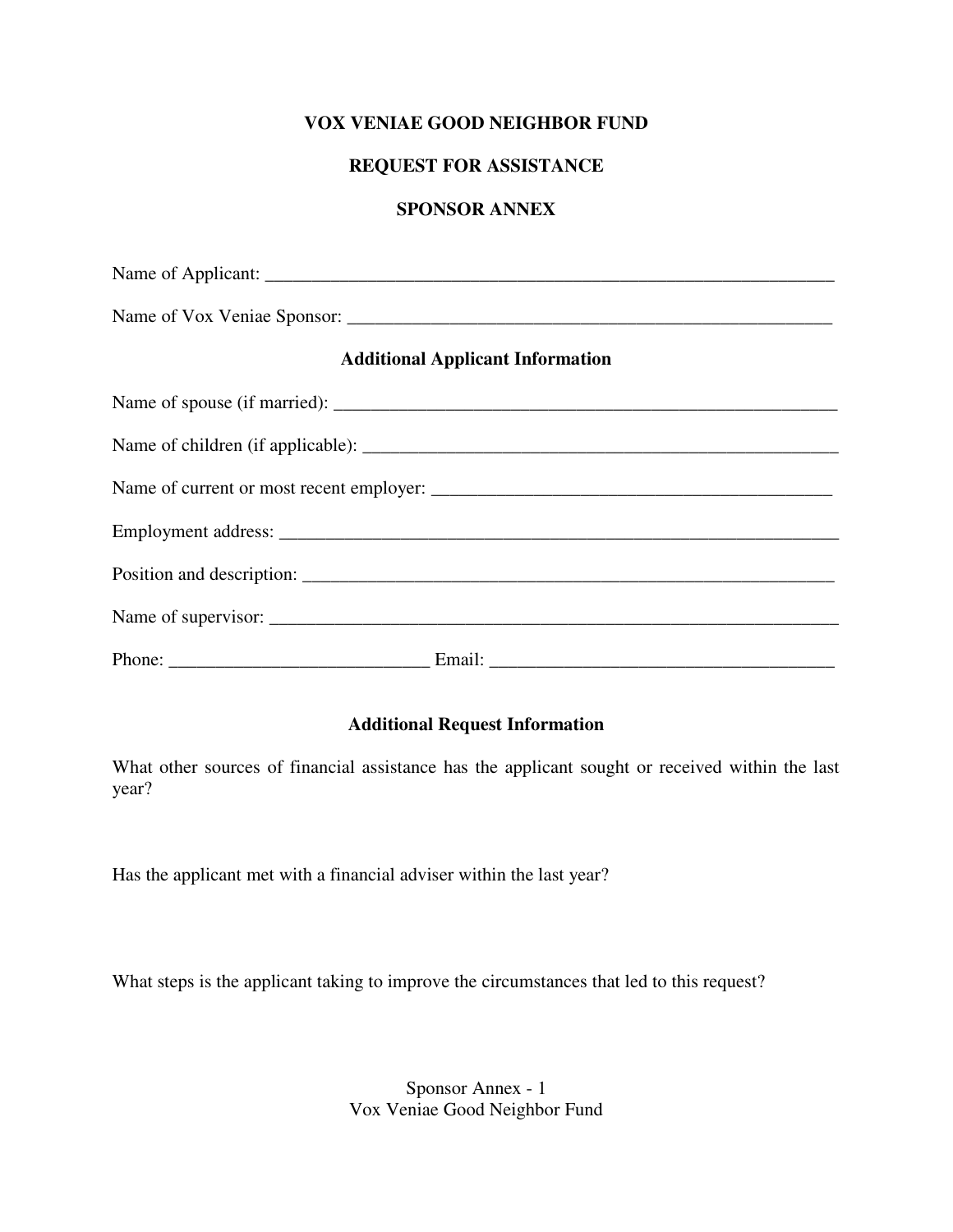# **Guidelines**

# Description of the Good Neighbor Fund

The Vox Veniae Good Neighbor Fund (the "Fund") is a resource for the needs of the East Austin community that is connected to Vox Veniae ("Vox"). Vox administers the Fund in obedience to the Biblical command to love our neighbors and to care for those in need. Vox is responsible for careful stewardship of the Fund.

The primary objective of the Fund is to provide help to anyone connected to the Vox community who is in need of emergency assistance. In most cases the Fund will not be an appropriate source of support for a long-term or ongoing financial need. Vox has the right, at any time and in its sole discretion, to deny a Request for Assistance (a "Request"), to provide non-financial assistance rather than financial aid, and to change or terminate any type of aid it chooses to provide.

Vox will in most cases provide assistance by issuing payment for a qualifying need of the applicant directly to the business or service provider. Vox, in its sole discretion, may also provide assistance in the form of goods or services. In some cases Vox may require an applicant to provide documentation regarding income, expenses and bank accounts. Vox may also choose to condition assistance on participation in budget counseling.

Vox does not discriminate on the basis of race, color, sex, national origin, age, disability, relationship with anyone in the leadership of Vox, or financial contributions to Vox.

# General Requirements

- Applicant should be an active participant in the Vox community or connected to an active participant in the Vox community as a friend or neighbor.
- The Request should in most cases be related to a short-term financial need.

# Ineligible Requests

- Legal assistance.
- Credit card debt.
- Automobile purchase.
- Long-term or recurring expenses.

Sponsor Annex - 2 Vox Veniae Good Neighbor Fund